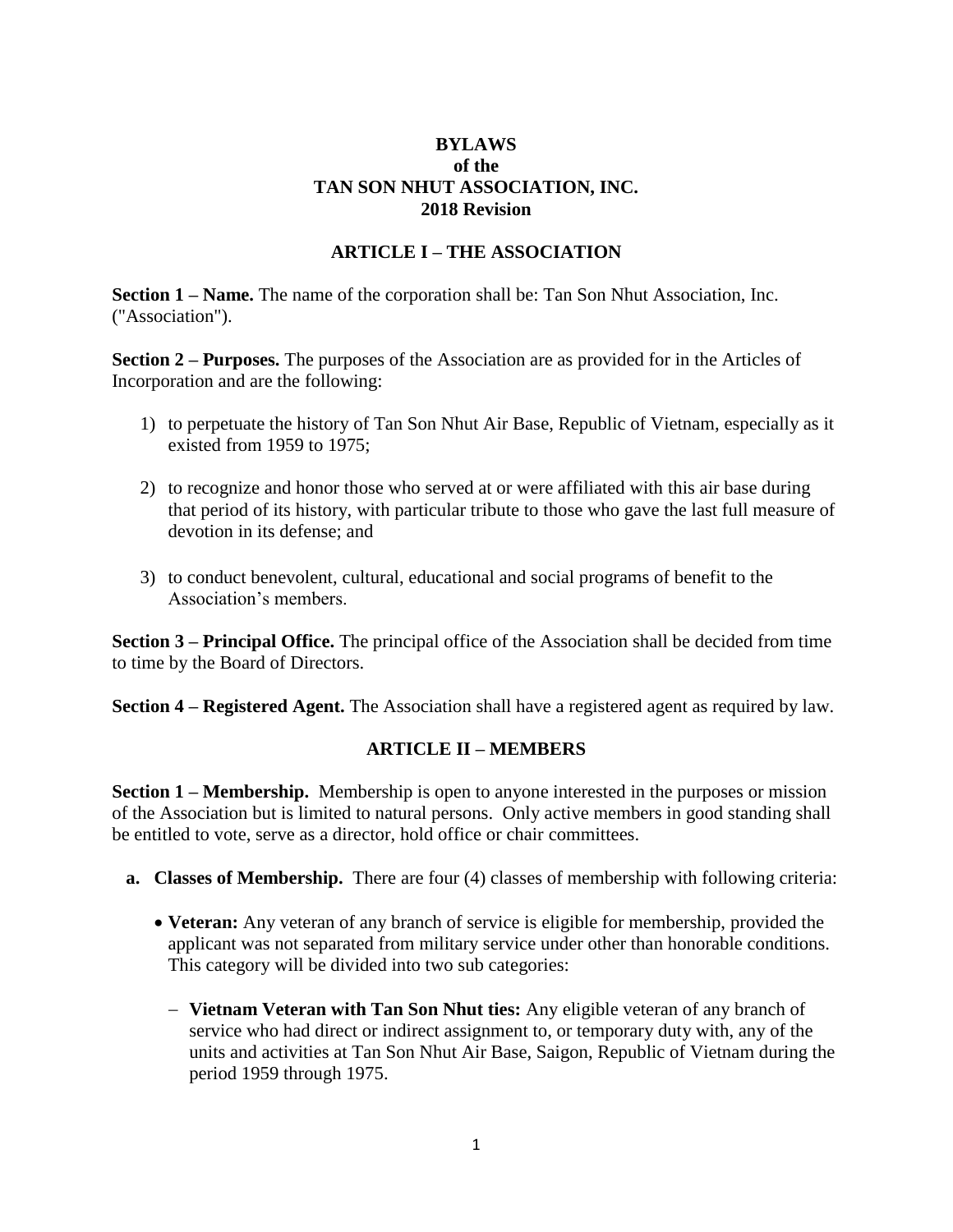- − **All Other Veterans:** Vietnam Veterans without Tan Son Nhut ties and veterans regardless of time or place of service.
- **Veteran Family:** Family members of individuals otherwise qualified for Veteran class of membership.
- **Supporting:** Other persons who share an interest in the purpose of the Association are eligible for this class of membership.
- **Honorary:** That conferred by the Board upon noteworthy, deserving individuals nominated by one or more members of the Association. The Board shall establish criteria, policies, and procedures for these appointments.

Veteran, Veteran Family, and Supporting Members may hold office in the Association, vote in Association elections, and be recipients of Association Awards.

- **b. Good Standing.** Good standing shall mean those active members who: (1) have been accepted for membership; (2) have paid and continue to pay required dues; and, (3) support the Association's governing documents as well as its goals, objectives, policies and practices.
- **c. Loss of Good Standing and Hearing.** The President, with advice and consent of two other Association officers, may declare a member "not in good standing" based upon clear and convincing evidence that the member: (1) has failed to pay amounts due the Association within the established grace period; or, (2) has acted in a manner that has caused or may cause irreparable harm to the spirit, intent or purposes of the Association; or, (3) has been convicted of a criminal or civil act that would tend to discredit the Association; or, (4) has engaged in behavior that is clearly disruptive of the business of the Association.

A member facing loss of good standing is entitled to an administrative hearing conducted by three or more officers or directors appointed by the President, provided that the member submits a request to the Secretary for such hearing and provides sufficient evidence to justify a hearing as judged by the President. A request for hearing must be submitted within 45 days of the "not in good standing" declaration. If a hearing is held, the decision of the Board is final.

**Section 2 – Nondiscrimination.** No person shall be rejected for membership in the Association on the basis of sex, age, race, color, religion, national origin, handicap, or sexual orientation.

## **ARTICLE III – MEMBER MEETINGS**

**Section 1 – Member Meetings.** The Board shall schedule and notify members of meetings of the membership. Membership meetings shall include on the agenda at least the following: (1) the report of the President; (2) the report of the Treasurer to include the budget for the next year; (3) election results of directors and officers; (4) general business of the Association; and (5) other business matters as needed.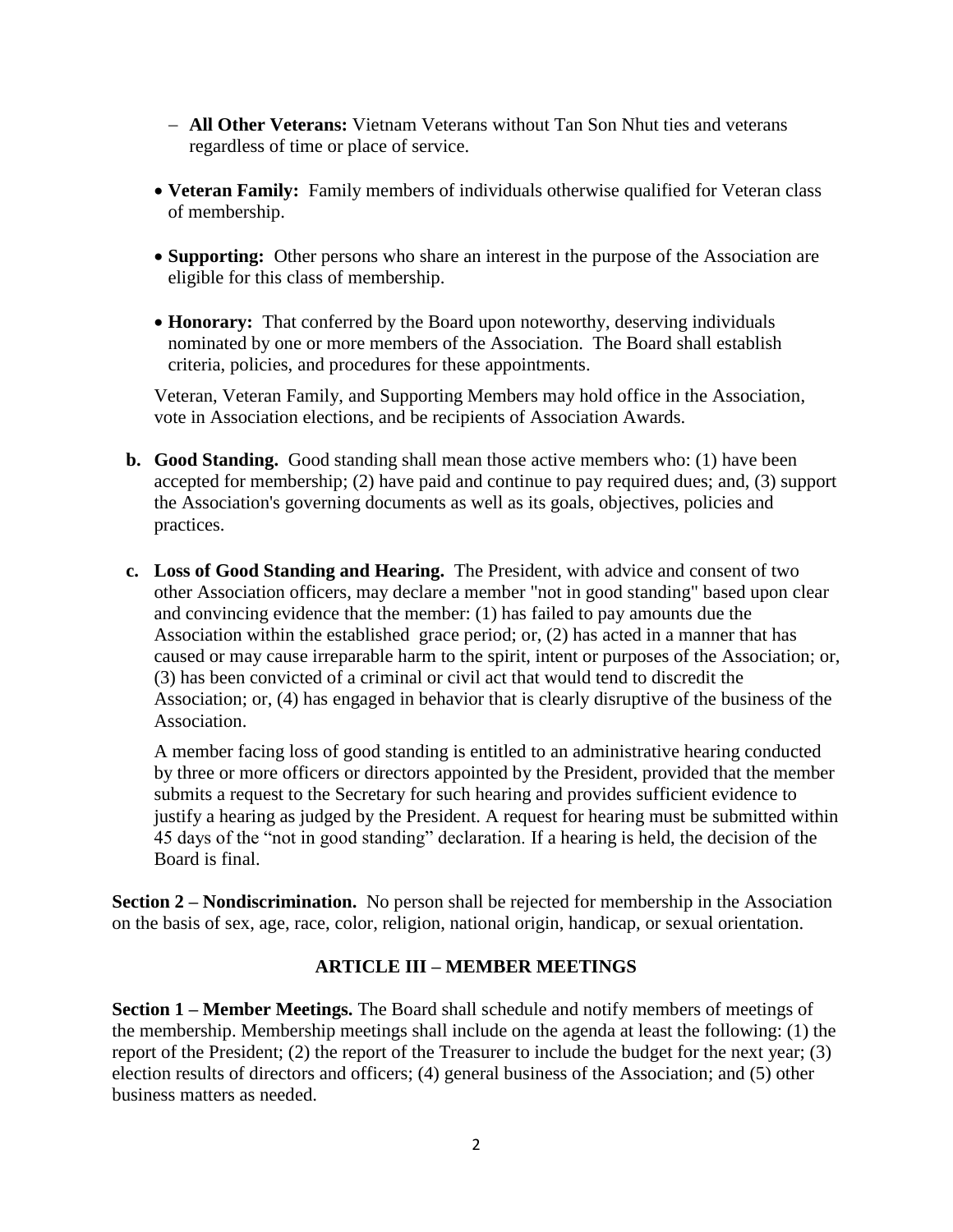**Section 2 – Special Meetings.** A special meeting of the Association's members may be called by the Board or by a written petition signed by a majority of the Association's members.

**Section 3 – Notice.** Meeting of the members shall be held at a location, date and time selected by the Board. Under normal circumstances, the meeting will be in conjunction with an Association reunion. Notice of member meetings, including special meetings if necessary, shall comply with legal notice requirements.

**Section 4 – Quorum.** 50 members in good standing who are present to vote in person or who are represented by proxy or mailed ballot shall constitute a quorum. A majority of said quorum shall be necessary for adoption of any matter presented for vote. The act of a majority of members in good standing at a meeting at which a quorum is present shall be considered the act of members.

**Section 5 – Assemblies.** General assemblies of various members or Directors for social events, special programs, or while in attendance at meetings of other organizations, are encouraged; however, such gatherings shall not constitute a meeting of the members of the Association unless so designated.

# **ARTICLE IV – MEMBER VOTING**

**Section 1 – Member Voting.** Members in good standing, defined by Article II, Section 1a as being eligible to vote, may vote on any matters presented as a motion at any member meeting. Votes found to be cast by members not in good standing are invalid and will not be counted. The most recent member list available shall serve to identify members in good standing. Each member in good standing shall be entitled to cast one vote on each matter presented. Cumulative voting is not allowed.

**Section 2 – Voting Methods.** Members may vote by any one of the following means:

- **a. In person.** Members in good standing who have not submitted a mailed ballot, an email ballot, or signed a proxy may vote in person at any meeting of the members.
- **b. By Mail.** Members in good standing, who will not be voting in person or who have not signed a proxy authorizing another member to vote for them, may vote by mailed ballot, provided that the ballot is signed and dated by the member and received before the established time and date of the vote count.
- **c. By email**. Members in good standing, who will not be voting in person or who have not signed a proxy authorizing another member to vote for them, may vote by email ballot that is submitted to a site designated by the Secretary. Email must be received before the established time and date for the vote to count.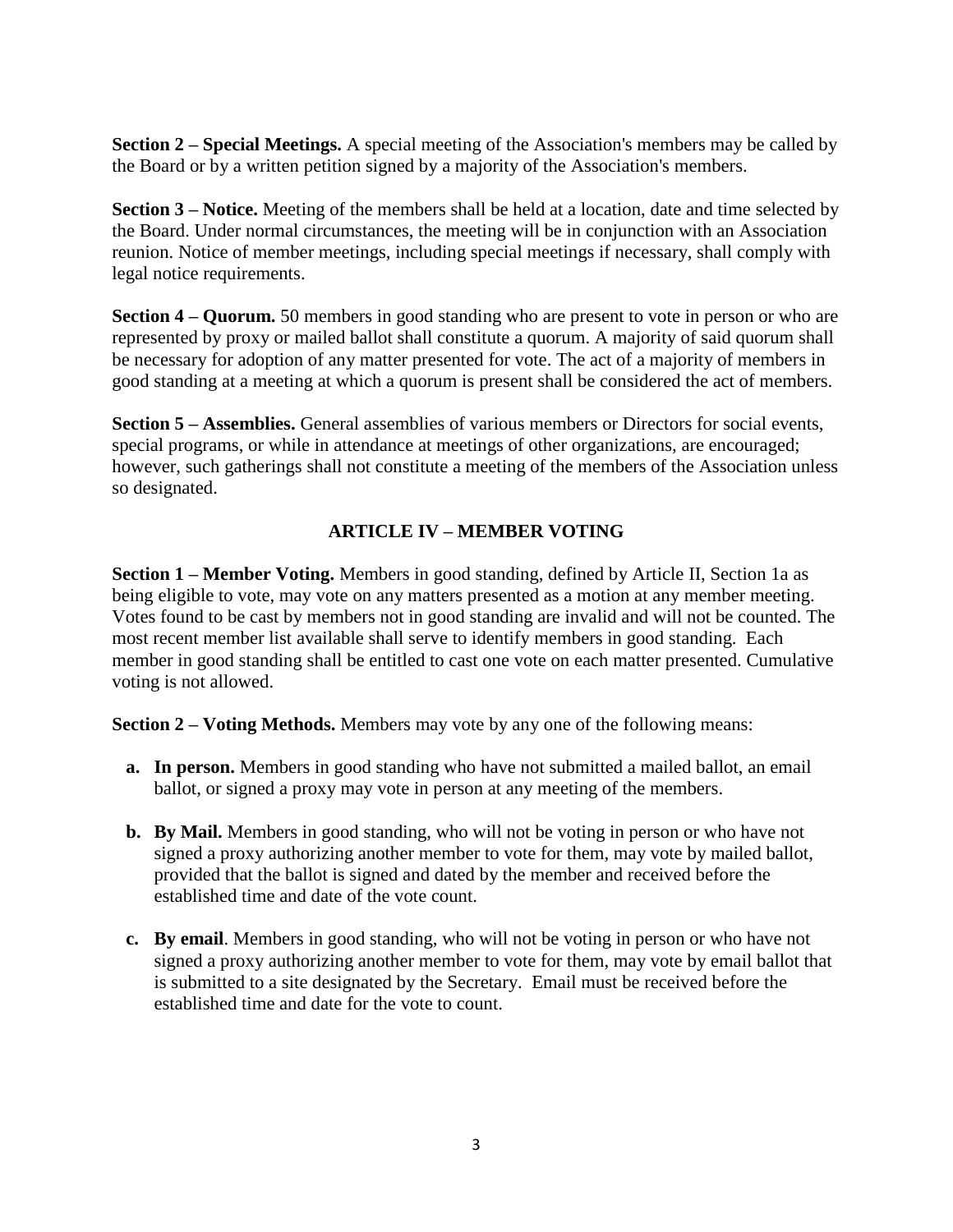**d. By Proxy.** Members in good standing who will not be voting in person or who do not wish to vote by mailed ballot or email may vote by authorizing another member in good standing to vote for them, provided that the proxy is signed and dated by the member and is received before the established time and date of the vote count. A proxy shall be revocable at the pleasure of the member who signed it, provided that it is revoked prior to the vote count. Election proxies expire the moment vote counting is concluded.

**Section 3 – Board Voting.** Only Directors of the Association are entitled to vote on matters during a meeting of the Board. Methods of voting shall adhere to Section 2 of this Article.

#### **ARTICLE V – DIRECTORS**

**Section 1 – Board of Directors.** The Board of Directors ("Board") is responsible for governance and management of the Association. Minimum membership of the Board shall include four elected officers and three elected directors. Not more than four additional directors may be elected from time to time, provided that the total number of directors at any given time does not exceed 11. Directors shall serve without compensation or honorarium.

- **a. Terms.** Terms of elected directors shall be four years. Directors may be re-elected for an unlimited number of terms.
- **b. Nominations.** At least five months prior to a scheduled meeting of the members, the Association officers shall, by agreement of three of the four, appoint a Nominating Committee composed of members in good standing. Should there be a vacant officer position, two of three must agree. The Association President cannot be a member of the Committee. The members of the committee shall determine among themselves a Chairman. The Committee shall be responsible for identifying and recommending to the Board candidates willing to run in the next election.
- **c. Elections.** A printed election ballot that includes a proxy provision shall be mailed (surface or email) to all members in good standing at least thirty days prior to each election date. Mailed ballots and proxies received before the established deadline shall remain unopened until counted by the Holders of Election. The Holders of Election are the Secretary and a member of the Board, not an officer, that is determined by the officers who appointed members of the Nominating Committee. A Holder of Election cannot be a person standing for election to any office. Should the Secretary be standing for election, the Vice President or Treasurer shall fulfill the duties. Mailed ballots or proxies received by the Holders of Election after the established deadline shall be declared invalid.
- **d. Resignations.** A director may resign at any time by submission of a written letter of resignation to the Secretary or President. The resignation is effective when accepted by the Board. The director vacancy created by the resignation will be filled by a member in good standing who is appointed to the Board by majority vote of the standing directors to fill the unexpired term.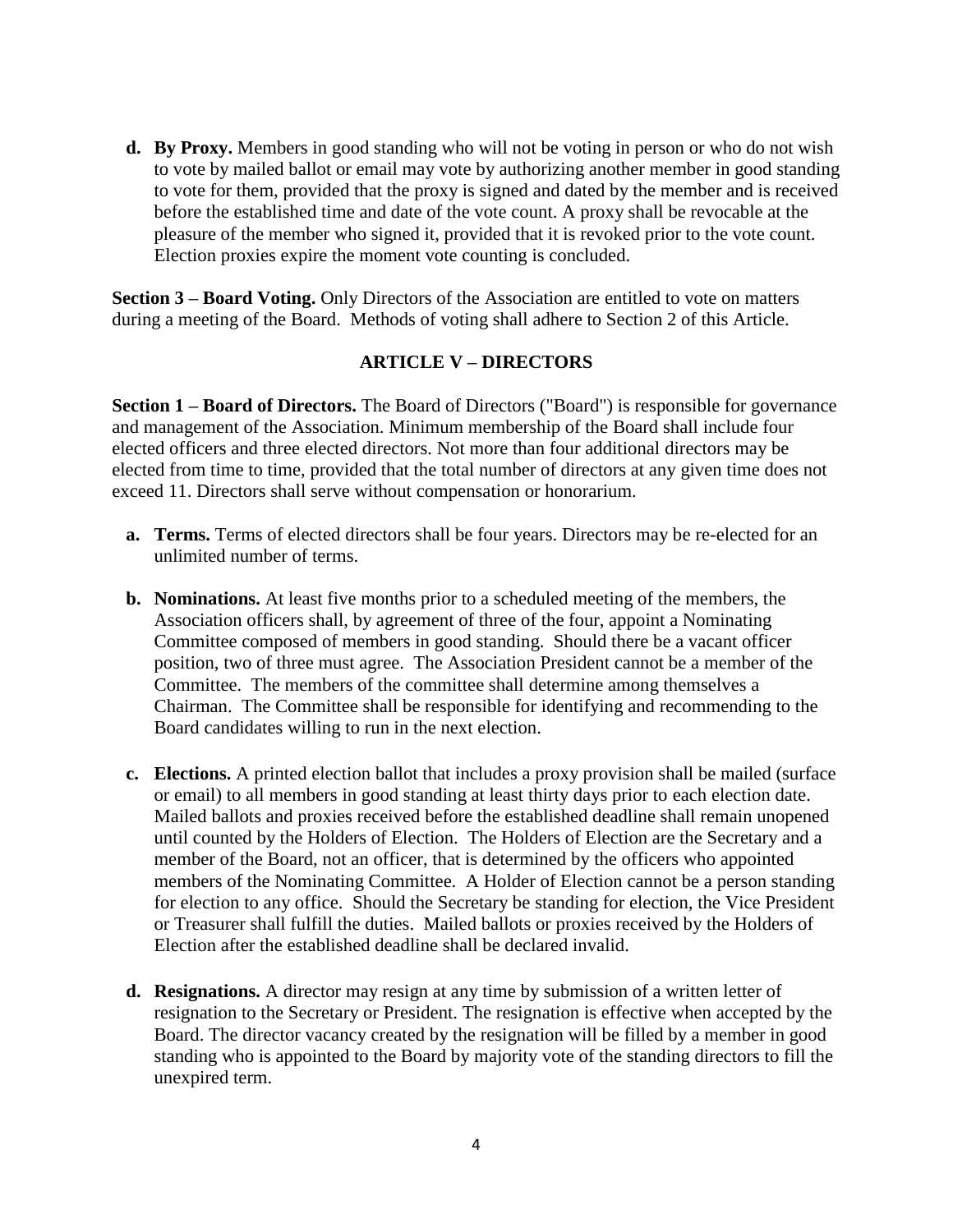**e. Removal.** An elected director can be removed only by a three-fourths vote of the entire Board of Directors. Removal must be for cause per Section 3c of this article. Directors appointed by the Board to an unexpired term can be removed for cause by a majority vote of the entire Board.

**Section 2 – Declaration of Policy.** Declaration of Association policy is reserved by the Board. Individual Board members shall not make nor declare policy on behalf of the Association.

### **Section 3 – Conduct, Conflict of Interest, Causes for Removal, and Indemnification**

- **a. Standard of Conduct.** Directors shall discharge their duties, including duties as an officer of the Association, in accordance with their good faith judgment of what is best for the Association. Any member alleging a violation by a director or officer of this standard of conduct shall have the burden of proving the alleged violation of the standard.
- **b. Conflict of Interest.** A conflict of interest transaction is any business with or on behalf of the Association in which a director has a direct or indirect personal interest and stands to gain from the transaction. Any director who has reason to believe that he or she has a potential conflict of interest is required to present for the Board's consideration the material facts of the proposed transaction and an explanation of the individual's personal interest in the matter. The Board shall then decide whether the transaction will be fair to and in the best interests of the Association or whether the potential conflict of interest or the appearance of a conflict of interest outweighs any benefit to the Association.
- **c. Causes for Removal.** A board member may be removed from the board for any actions that would make him (her) to not be a member in good standing. Other reasons for removal, that do not designate the member as not being in good standing, are:
	- Non-participation in Board activities, without justifiable reason, for six or more months.
	- Willful disregard for the safety of themselves or others while involved in TSNA activities.
	- Any actions that could bring embarrassment to or cause legal action to be taken against the Association.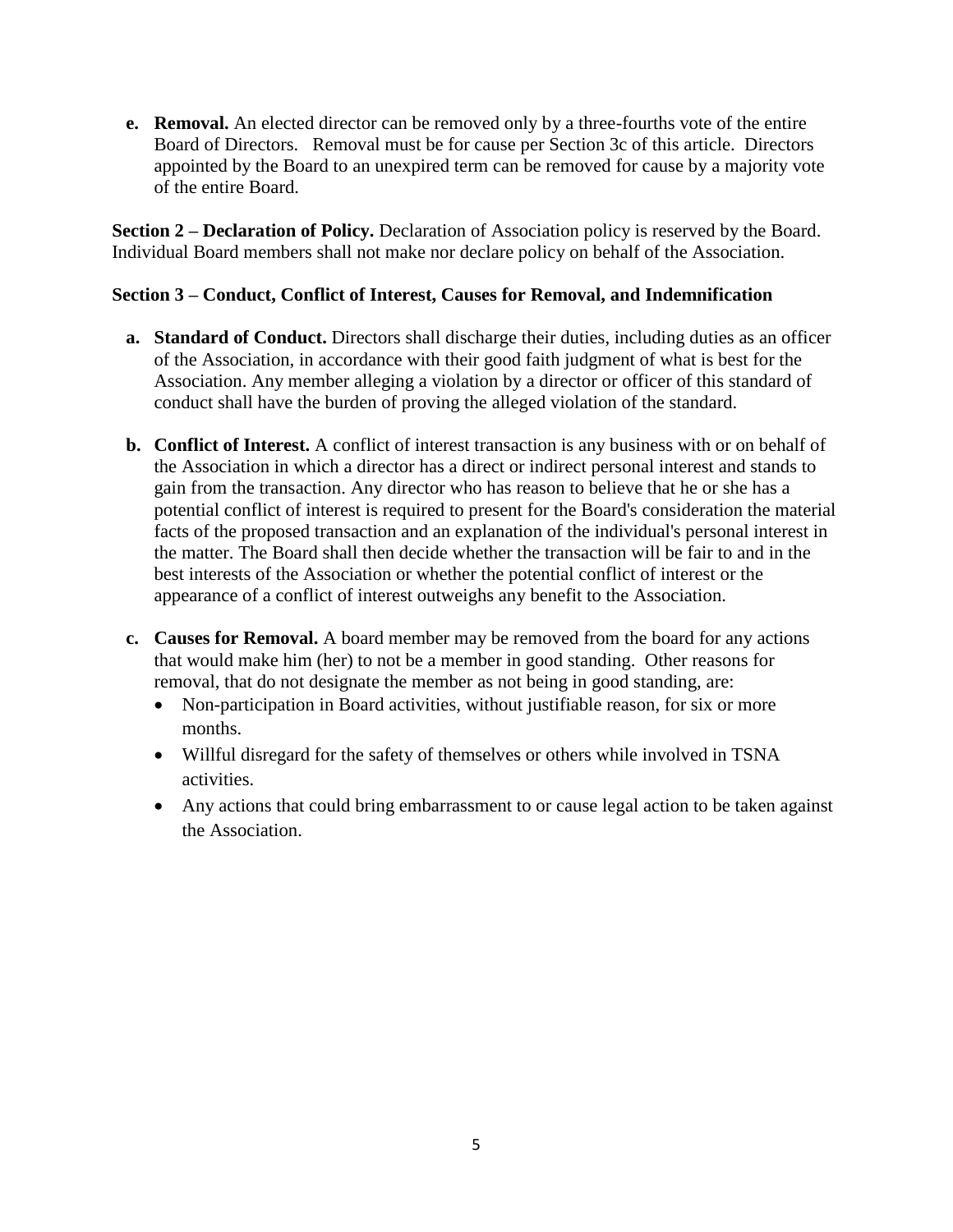**d. Indemnification.** The Association shall, to the fullest extent of the law and the IRS Code, save, indemnify and hold harmless any person who was or is a party, or is cohered to be made a party, to any threatened, pending or completed action or suit, by reason of the fact that he or she is or was a Director against all of the liabilities, expenses, including attorney fees actually and reasonably incurred by him or her in connection with the defense or settlement of such action or suit. The indemnification provided for herein shall be deemed not exclusive of any other rights to which those indemnified may be entitled under any Bylaw, agreement, vote of disinterested Directors, or otherwise, both as to action in her or her official capacity and as to action in another capacity while holding such office. Such indemnification shall continue as to a person who has ceased to be a Director and shall inure to the benefit of the heirs, executors, administrators, beneficiaries, and other successors in interest or obligation of such a person. The Association shall be authorized but not required to purchase liability insurance for Directors and officers.

#### **ARTICLE VI – OFFICERS**

**Section 1 – Officers.** There shall be four officers of the Association, including a President, Vice President, Secretary, and Treasurer.

- **a. Selection.** Officers shall be elected by the membership in the same manner as for directors. A director cannot simultaneously hold more than one officer position.
- **b. Board Appointment of Officer.** The Board may appoint an officer from among the directors only when necessary to fill the remaining term of an officer position that becomes vacant. The period of appointment to the office expires as of the date of the next election.
- **c. Powers.** Officers of the Association shall each have such general powers and duties as are customary for corporate officers and as generally pertain to their respective offices as well as such powers and duties as may be from time to time conferred upon an officer by the Board. Individual officers may not act independently of the Board except as the Board specifically delegates. Election or appointment of an officer shall not of itself create any contract rights.

#### **d. General Responsibilities and Duties of Officers:**

**(1) President.** The President: (a) serves as chief executive officer; (b) provides overall leadership; (c) ensures that the Association conforms to its governing documents; (d) ensures the effectiveness of the Board; (e) ensures that all resolutions and orders of the Board are carried out effectively; (f) presides at all meetings of the members and the Board; (g) signs written instruments on behalf of the Association; and, (h) performs all other customary duties and responsibilities of a President.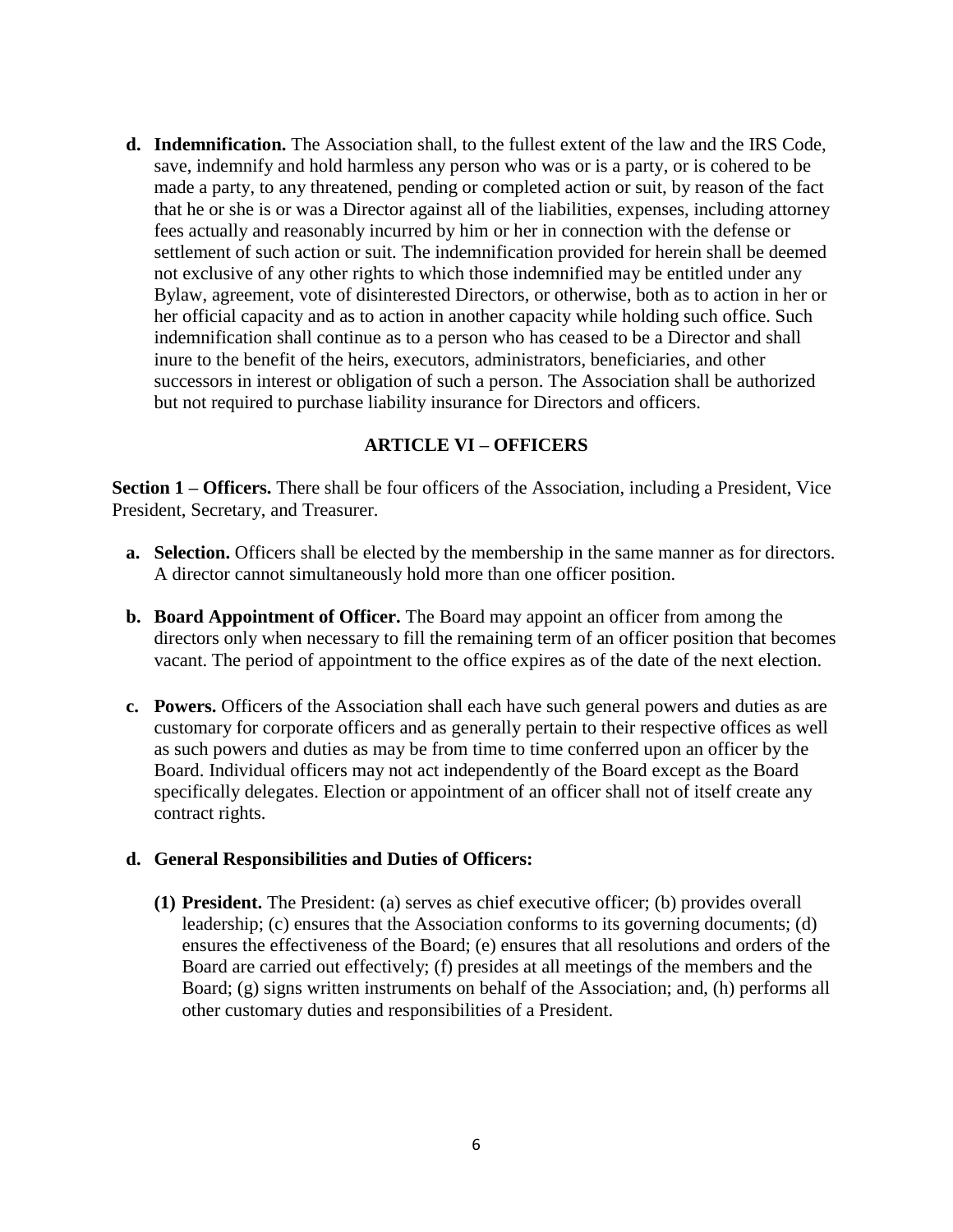- **(2) Vice President.** The Vice President assumes responsibilities and duties of the President when the President is unavailable or unable or refuses to perform, manages one or more operational functions of the Association as delegated by the President, and completes other delegated duties assigned by the President or Board.
- **(3) Secretary.** The Secretary: (a) ensures the integrity and safekeeping of corporate records; (b) ensures that proper legal notice is give members of all meetings of members or the Board; (c) records or arranges recording of all election results and minutes of all meetings; (d) advises the Board and membership regarding required compliance with applicable statutes, the Articles of Incorporation and Bylaws; and, (e) performs other duties ordinarily incident to the office of Secretary of a corporation. The Secretary also manages one or more operational functions and accomplishes other delegated duties assigned by the President.
- **(4) Treasurer.** The Treasurer: (a) ensures the integrity and safekeeping of financial records; (b) exercises oversight of the financial processes and transactions of the Association; (c) accounts for and protects all funds; (d) prepares annual capital, operating and reserves budgets; (e) tracks all receipts and disbursements; (f) presents the financial status of the Association as directed by the Board; and, (g) performs all other duties ordinarily incident to the office of Treasurer of a corporation. The Treasurer also manages one or more operational functions and accomplishes other delegated duties assigned by the President.
- **e. Order of Succession:** Per Section 1d(2) of this Article, the Vice President assumes duties of the President should there be a vacancy. Should the Office of Vice President be vacant in the case of a presidential vacancy, the Secretary shall assume the duties. Next in line is the Treasurer, followed by directors in order of their seniority on the Board.

## **ARTICLE VII – OTHER CORPORATE RESPONSIBILITIES**

**Section 1 – Chaplains.** The Board shall appoint a Chaplain of the Association and may appoint one or more Associate Chaplains. The Chaplain is a nonvoting member of the Board of Directors and may participate in all meetings and deliberations.

**Section 2 – Communications Director/Webmaster.** The President, with concurrence of the Board, shall appoint a director to assume responsibility for public communications. This individual may also serve as webmaster of the Association, or another director or member may be appointed to that position to serve under the Director of Communications. If a member of the Association is not available to perform the duties of Webmaster, it is permissible for the Board to hire a contractor to perform that function. A backup to the webmaster shall also be identified.

**Section 3 – Revetments Editor-in-Chief.** The Board shall appoint a director or other member as Editor-in-Chief and may appoint one or more Associate Editors for its newsletter, Revetments.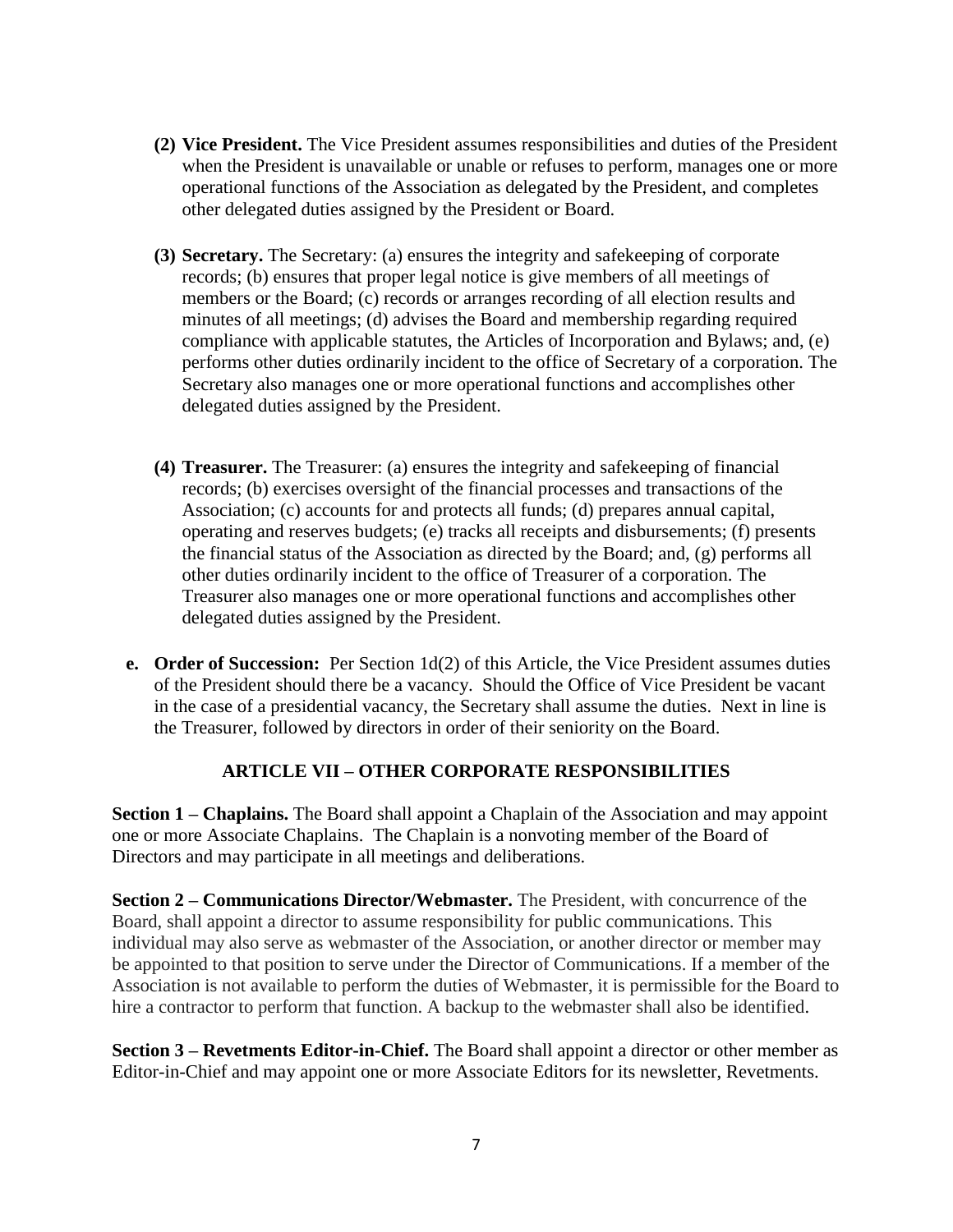**Section 4 – Other.** The President may delegate to other directors or other members responsibility for operational functions such as membership, public relations, fund raising, and other necessary functions.

# **ARTICLE VIII – DIRECTOR MEETINGS**

**Section 1 – Directors' Meetings.** The Board shall meet in person or electronically at least once each calendar year and more often as necessary as determined by the President. At the direction of the President, the Secretary shall notify directors of the location, date, and time for in-person and electronic meetings. Electronic meetings require that all communications be transmitted immediately to each participating director and that each participating director be able to immediately send messages to all other participants. The President shall conduct and chair all meetings, or in the absence of the President, the Vice President shall chair it. If neither is available, chair of the meeting is determined by Article VI, Section 1e.

**Section 2 – Special Meetings.** A special meeting of the Board can be called by a majority vote of the Directors. Business at a special meeting shall be limited to addressing only the purpose for which the special meeting was called.

**Section 3 – Quorum.** Participation of more than half of the directors constitutes a Board quorum. Adoption of any matter requires a majority vote of those directors voting. The act of a majority vote of directors voting at a Board meeting at which a quorum is present shall be an act of the Board.

**Section 4 – Open Meetings.** In person meetings of the Board shall be open to members, except that the Board may vote to convene in executive session to discuss legal matters or possible proceedings against a member.

**Section 5 – Agenda.** The agenda and procedural matters for Board meetings shall be prepared and distributed by the Secretary as directed by the President.

**Section 6 – Board Action without Meeting.** An action required or permitted to be taken at a Board meeting may be taken by electronic means without a formal in person or electronic meeting of the Board so long as not more than three Board members object. The Secretary shall establish and maintain policies and procedures for initiating and conducting these kinds of actions. All current Board members shall be considered as being available to vote when final vote tally, that shall also include non-votes or voting present, is published.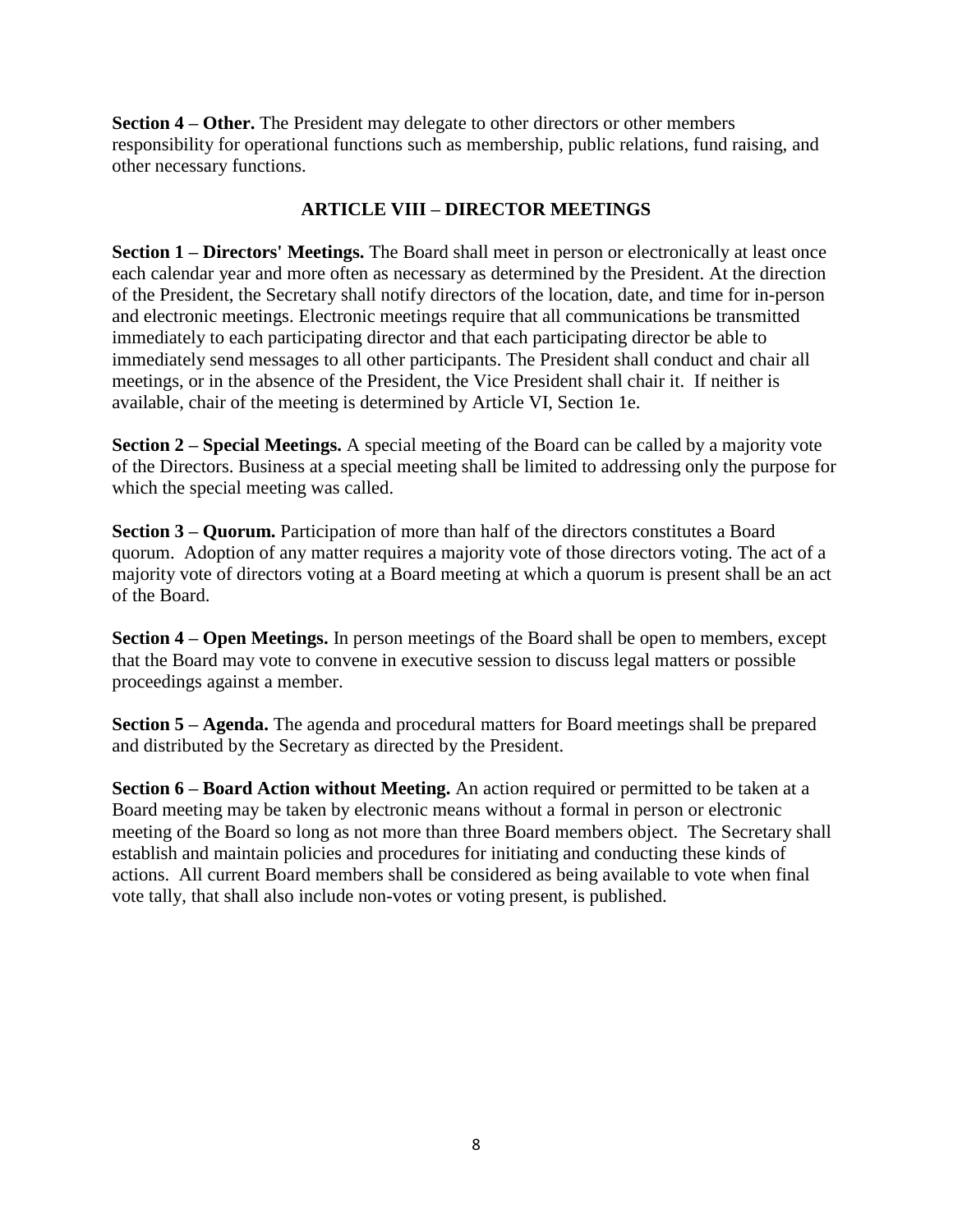### **ARTICLE IX – COMMITTEES**

**Section 1 – Appointment.** The Board may create as many standing or ad hoc committees as considered necessary to assist in governance and management of the affairs of the Association. Committees shall be created or dissolved based upon vote of the Directors.

**Section 2 – Charge, Rules and Guidelines.** When appointing a committee, the Board shall present the committee's charge, legal requirements of the committee's work and guidelines for the committee. Committees may act only to the extent specified at the time of appointment. Committee members shall not speak or act for the Board, except when formally delegated such authority.

## **ARTICLE X – RULES OF ORDER**

**Section 1 – Rules.** The Board shall make and adopt Rules of Order for the conduct of meetings of the members and the Board.

**Section 2 – Robert's Rules.** When an Association rule is deemed not sufficiently clear, the members and Directors shall rely on applicable provisions of Robert's Rules of Order.

#### **ARTICLE XI – FISCAL MATTERS**

**Section 1 – Income.** There are four sources of income or funding to operate and sustain the Association.

- **a. Dues.** The amount of annual member dues shall be established each year by the Board and shall be based upon needs established and approved in the Association's annual budget. The Board may reduce annual dues for those members who elect to pay dues in advance for at least five years or for the member's lifetime.
- **b. Fees.** Individual participant fees shall be charged to cover costs related to member meetings, cultural, educational or social events.
- **c. Special Assessments.** To cover unusual or unforeseen costs of the Association, members may be charged a special assessment. Any special assessment proposed must be approved by two-thirds of the Directors and then placed before the membership for vote. More than fifty percent of members casting votes on the matter must approve.
- **d. Contributions and Bequests.** These are monies given to the Association by members and others. They may be directed to a specific fund or to the General Fund. In absence of any direction, they will be applied to the General Fund.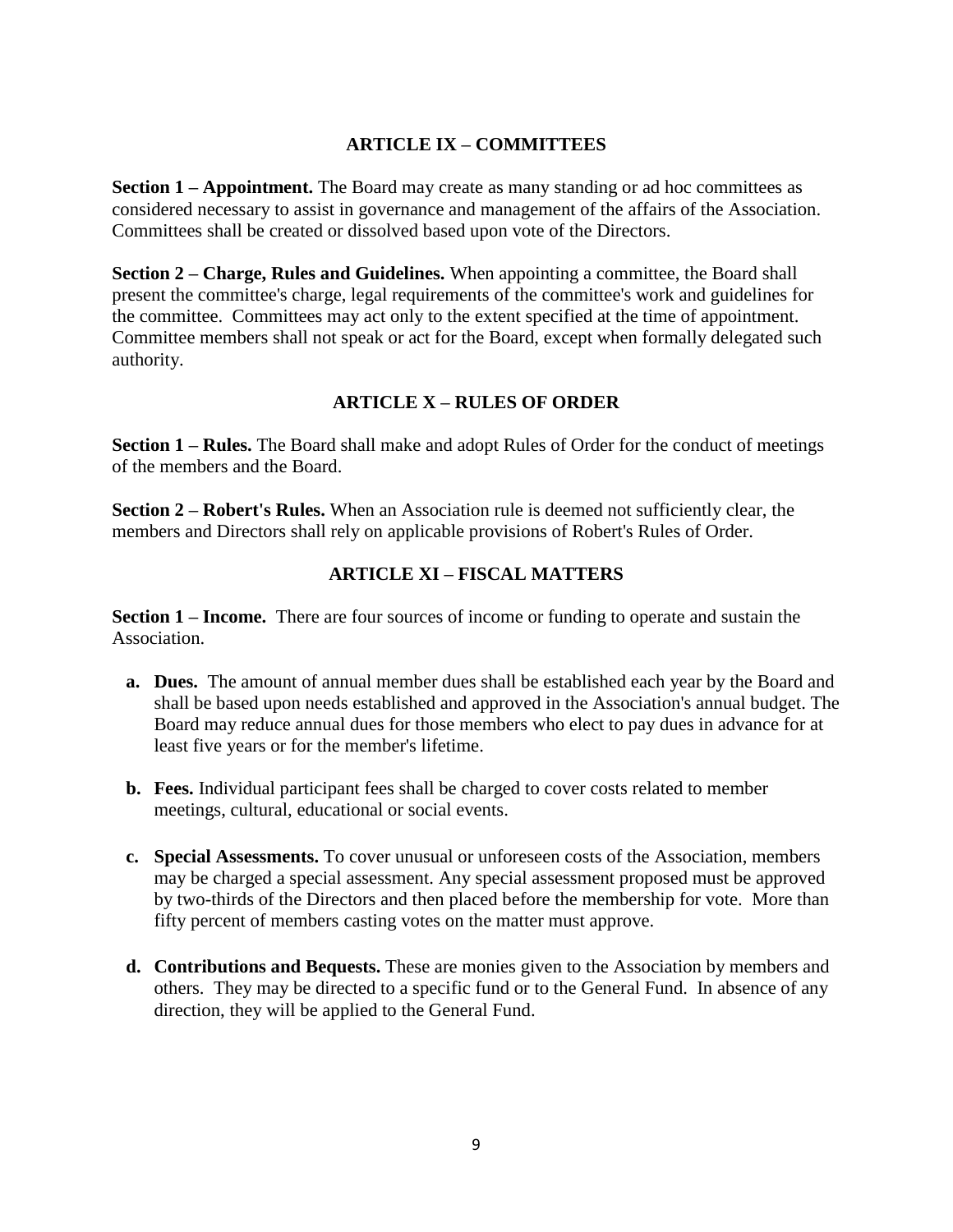**Section 2 – Uses of Income.** Income shall be used exclusively for operating expenses of the Association and for charitable or educational purposes approved by the Board. No part of the income of the Association shall inure to the benefit of any member, director, officer, or any other individual.

- **a. Disbursements.** All disbursements and records of disbursements of the Association shall conform to the legal requirements of the law, the Articles of Incorporation and the IRS. Disbursements that, if made, will exceed the approved budget, shall be made only by the Board and only when necessary for the operation and viability of the Association.
- **b. Expense Reimbursement.** Payment to a Director or contract employee for expenses incurred or services provided must be for support of Association operations or activities approved by the Board. All such payments must meet the strict requirements of the Articles of Incorporation.
- **c. Specific Funds.** Contributions or bequests that are directed may be placed in funds that are established by the Board for specified projects or purposes. Specific fund balances shall not be obligated for general Association operations without a specific vote of the Board.
- **d. Investments.** If monies are not obligated or spent in the short term, they may be invested in "safe" securities like certificates of deposit or U.S. Government bonds. They shall not be invested in common stocks or other investments that are construed to carry risk.

**Section 3 – Budget.** The Treasurer shall prepare and present to the Board a proposed, annual operating budget based on the calendar year. After a provisional approval by the Board, it shall be published in Revetments. Members will be given thirty days from publication date of Revetments to submit comments relating to the proposed budget for consideration by the Board. After the thirty days comments period has passed, the Board approval will be considered final.

# **ARTICLE XII – DURATION AND DISSOLUTION OR TERMINATION**

**Section 1 – Duration.** The duration of the Association shall be perpetual, unless dissolved or terminated.

**Section 2 – Dissolution or Termination.** A recommendation by the Board for voluntary dissolution or termination of the Association must be approved by at least two-thirds of the Directors serving and must state clearly the reason(s) for the action. Approval of the Board's recommendation for voluntary dissolution or termination requires a majority of those members voting on the matter. Involuntary dissolution, as ordered by a court or other entity with powers to do so, shall not require a vote of the Board or members.

**Section 3 – Distribution of Assets and Legal Requirements.** NINTH of Articles of Incorporation shall prevail.